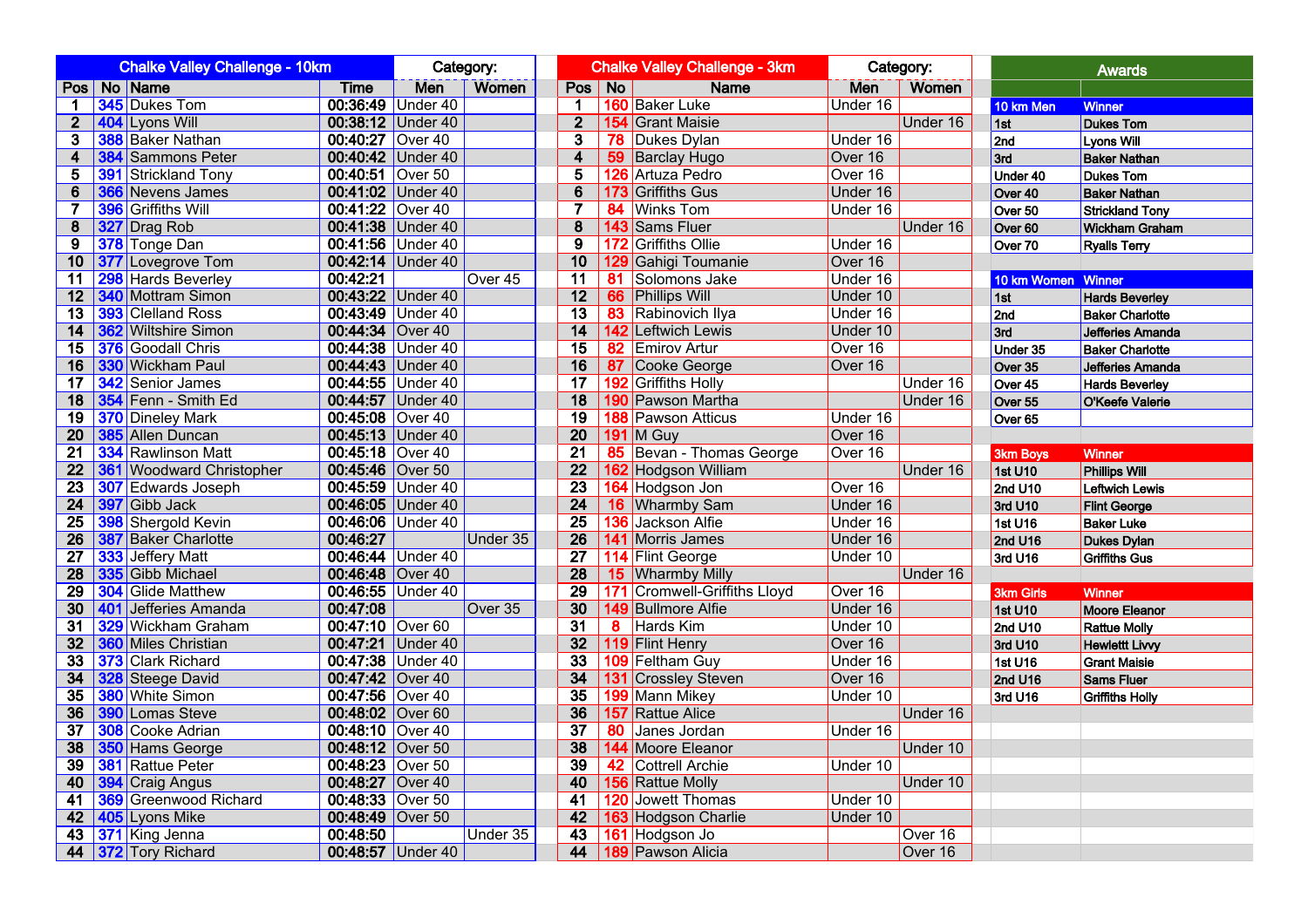|          | <b>Chalke Valley Challenge - 10km</b> |                                             |                                      | Category:         |          |                 | <b>Chalke Valley Challenge - 3km</b> | Category:                              |          | <b>Awards</b> |  |
|----------|---------------------------------------|---------------------------------------------|--------------------------------------|-------------------|----------|-----------------|--------------------------------------|----------------------------------------|----------|---------------|--|
|          |                                       | Pos   No   Name                             | <b>Time</b>                          | Men               | Women    |                 | Pos No                               | <b>Name</b>                            | Men      | Women         |  |
| 45       |                                       | 402 Peppin Julian                           | 00:48:58 Over 40                     |                   |          | 45              |                                      | 33 Hewlettt Livvy                      |          | Under 10      |  |
| 46       |                                       | <b>389</b> Baker Samantha                   | 00:49:28                             |                   | Over 35  | 46              |                                      | <b>35</b> Biddlecombe Thomas           | Under 16 |               |  |
| 47       |                                       | 357 Hind Eamonn                             |                                      | 00:49:43 Under 40 |          | 47              |                                      | 128 Mason Paul                         | Over 16  |               |  |
| 48       |                                       | 353 Matthews John                           | 00:49:56 Over 50                     |                   |          | 48              |                                      | 215 Smith Poppy                        |          | Over 16       |  |
| 49       |                                       | 320 Boyington Andy                          | 00:50:03 Over 40                     |                   |          | 49              |                                      | 216 Edwards Jenny                      |          | Over 16       |  |
| 50       |                                       | <b>365</b> Corbett Andrew                   |                                      | 00:50:04 Under 40 |          | 50              |                                      | 146 Woodward Ben                       | Under 16 |               |  |
| 51       |                                       | <b>319</b> Dunkley Mark                     | 00:50:05 Over 40                     |                   |          | 51              |                                      | 41 Cottrell Harry                      | Under 16 |               |  |
| 52       |                                       | 358 Ryalls Terry                            | 00:50:34 Over 70                     |                   |          | 52              |                                      | 61 Otton Ginny                         |          | Under 16      |  |
| 53       |                                       | 324 Ireland Colin                           |                                      | 00:50:36 Under 40 |          | 53              |                                      | 206 James-Philips Theo                 | Under 10 |               |  |
| 54       |                                       | 352 Burton Karl                             | 00:51:03 Over 40                     |                   |          | $\overline{54}$ |                                      | 108 Feltham Kate                       |          | Under 16      |  |
| 55       |                                       | 302 Williams Simon                          | 00:51:24 Over 40                     |                   |          | $\overline{55}$ |                                      | 67 Wise Ellie                          |          | Under 16      |  |
| 56       |                                       | <b>383</b> Palmer Ginny                     | 00:51:25                             |                   | Over 35  | 56              |                                      | 60 French Iris                         |          | Under 16      |  |
| 57       |                                       | <b>351</b> Temblett Graeme                  | 00:51:30 Over 40                     |                   |          | 57              |                                      | 145 Williams Megan                     |          | Under 16      |  |
| 58       |                                       | 349 Stevenson Howard                        | 00:51:32 Over 40                     |                   |          | 58              |                                      | 52 Bennett John                        | Under 16 |               |  |
| 59       |                                       | 300 Hart Liza                               | 00:51:33                             |                   | Over 35  | $\overline{59}$ |                                      | 77 Dukes Owen                          | Under 10 |               |  |
| 60       |                                       | 347 Addison James                           |                                      | 00:51:47 Under 40 |          | 60              |                                      | <b>36 Biddlecombe Matthew</b>          | Under 10 |               |  |
| 61       |                                       | 326 Bailey Andy                             |                                      | 00:51:56 Under 40 |          | 61              |                                      | <b>155</b> Peaty Benjamin              | Under 10 |               |  |
| 62       |                                       | 316 Hodgson Paul                            |                                      | 00:52:20 Under 40 |          | 62              |                                      | 49 Walker Stephen                      | Over 16  |               |  |
| 63       |                                       | 374 Clark Nicola                            | 00:52:25                             |                   | Under 35 | 63              |                                      | 209 James-Philips Ben                  | Under 10 |               |  |
| 64       |                                       | 338 Rogers Stuart                           | 00:52:26 Over 60                     |                   |          | 64              |                                      | 79 Dukes Julia                         |          | Over 16       |  |
| 65       |                                       | 343 Riche - Webber Steve                    |                                      | 00:52:35 Under 40 |          | 65              |                                      | 137 Jackson Emma                       |          | Under 16      |  |
| 66       |                                       | 395 Sargent-Childs George                   |                                      | 00:52:52 Under 40 |          | 66              |                                      | 12 Hobbs Jemima                        |          | Under 10      |  |
| 67       |                                       | 341 Jones Katrina                           | 00:52:59                             |                   | Under 35 | 67              |                                      | 140 Bryan Florence                     |          | Under 10      |  |
| 68       |                                       | 312 Denniff - Jones Nev                     | 00:53:04 Over 60                     |                   |          | 68              |                                      | 111 Walters Alice                      |          | Under 10      |  |
| 69       |                                       | 339 Clarke Lucy                             | 00:53:16                             |                   | Under 35 | 69              |                                      | 186 Holland Ned                        | Under 16 |               |  |
| 70       |                                       | 355 Grant Chris                             | 00:53:51 Over 40                     |                   |          | 70              |                                      | 34 Hewlett Rudy                        | Under 10 |               |  |
| 71       |                                       | 337 Lindfield Howie                         | 00:54:06                             |                   | Under 35 | 71              |                                      | <b>32</b> Hewlett Emma                 |          | Over 16       |  |
| 72       |                                       | 305 Dukes Mike                              | 00:54:13 Over 60                     |                   |          | 72              |                                      | 64 Small Ollie                         | Under 10 |               |  |
| 73       |                                       | <b>310 Beck Chris</b>                       | 00:54:47 Over 70                     |                   |          | $\overline{73}$ |                                      | <b>57</b> Butcher Alice                |          | Over 16       |  |
| 74       |                                       | 403 Pritchard Bob                           | 00:54:49 Over 50<br>00:54:51         |                   |          | 74<br>75        |                                      | 150 Swift Robin                        | Over 16  |               |  |
| 75       |                                       | 346 Simpson Myrna                           |                                      |                   | Under 35 |                 |                                      | 20 Williams Zara<br>75 Woodvine Helena |          | Under 16      |  |
| 76       |                                       | 356 Quinn Mick                              | 00:54:57 Over 40<br>00:55:02 Over 50 |                   |          | 76<br>77        |                                      |                                        |          | Under 10      |  |
| 77<br>78 |                                       | 392 Singleton David<br>379 Mackenzie Donald | 00:55:27 Over 50                     |                   |          | $\overline{78}$ |                                      | 196 Diamond Mia<br>19 Thomas Will      | Over 16  | Under 10      |  |
| 79       |                                       | 299 Easterbrook Nicola                      | 00:55:28                             |                   | Over 35  | 79              |                                      | 124 Fong Edgar                         | Over 16  |               |  |
| 80       |                                       | 336 Kernaghan Alison                        | 00:55:34                             |                   | Over 45  | 80              |                                      | <b>56 Hughes Madeline</b>              |          | Under 10      |  |
| 81       |                                       | 382 Woolston lan                            | 00:56:08 Over 50                     |                   |          | $\overline{81}$ |                                      | 55 Hughes Paul                         | Over 16  |               |  |
| 82       |                                       | 400 Speer Dean                              | 00:56:49 Over 40                     |                   |          | 82              |                                      | 121 Miller Charlotte                   |          | Under 10      |  |
| 83       |                                       | <b>311 Forster Frances</b>                  | 00:56:52                             |                   | Over 45  | 83              |                                      | 195 Diamond Isobel                     |          | Under 10      |  |
| 84       |                                       | 363 Farmer Mark                             | 00:56:59 Over 50                     |                   |          | 84              |                                      | 122 Miller David                       | Over 16  |               |  |
| 85       |                                       | 318 Collier Roger                           | 00:57:01 Over 50                     |                   |          | 85              |                                      | 147 Woodward Nikki                     |          | Over 16       |  |
| 86       |                                       | 386 Davies Simon                            | 00:57:05 Over 40                     |                   |          | 86              |                                      | 134 Dunton Willuh                      | Under 10 |               |  |
| 87       |                                       | <b>317</b> Collier Sally                    | 00:57:11                             |                   | Over 45  | 87              |                                      | 115 Flint Venetia                      |          | Under 16      |  |
|          |                                       | 88 314 Kirkpatrick Alison                   | 00:57:35                             |                   | Over 45  | 88              |                                      | <b>51</b> Bennett David                | Under 16 |               |  |
|          |                                       |                                             |                                      |                   |          |                 |                                      |                                        |          |               |  |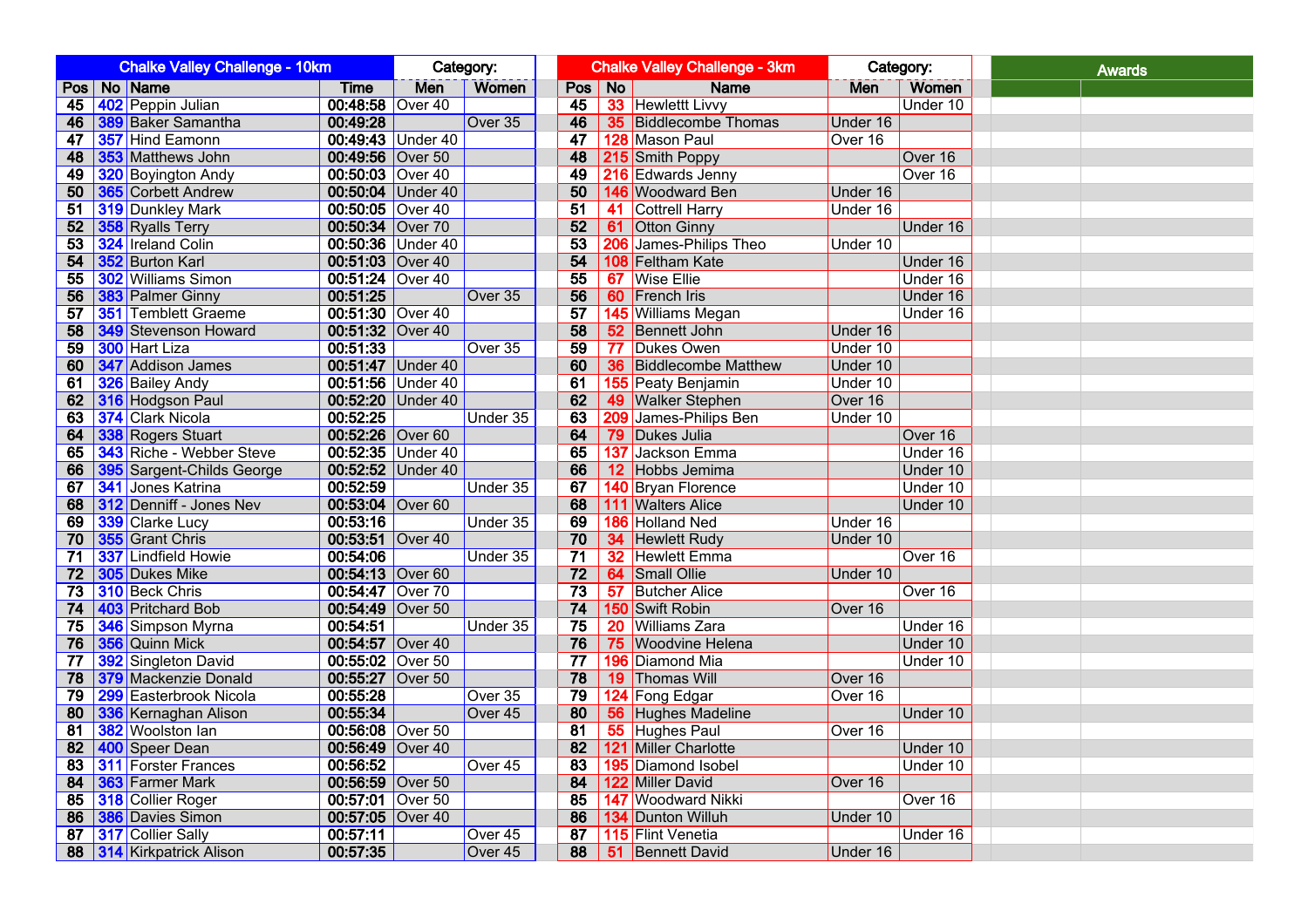|                 |     | <b>Chalke Valley Challenge - 10km</b> | Category:         |                   |                    |                 | <b>Chalke Valley Challenge - 3km</b> | Category:                   |            | <b>Awards</b> |  |
|-----------------|-----|---------------------------------------|-------------------|-------------------|--------------------|-----------------|--------------------------------------|-----------------------------|------------|---------------|--|
| Pos   No   Name |     |                                       | <b>Time</b>       | Men               | <b>Women</b>       |                 | Pos No                               | <b>Name</b>                 | <b>Men</b> | Women         |  |
|                 |     | 89 367 Webb Julian                    | 00:58:32 Over 40  |                   |                    | 89              |                                      | <b>50 Bennett Tony</b>      | Over 16    |               |  |
|                 |     | 90 313 Meehan James                   | 00:58:55 Over 40  |                   |                    | 90              |                                      | 86 Vennsmith Philippe       | Under 16   |               |  |
| 91              |     | 399 Senior Victoria                   | 01:00:09          |                   | Over 35            | $\overline{91}$ |                                      | 127 Artuza Isabel           |            | Over 16       |  |
| 92              |     | 364 Bullmore Cara                     | 01:00:10          |                   | Over <sub>45</sub> | 92              |                                      | 148 Wiltshire Gordon        | Over 16    |               |  |
|                 |     | 93 306 Dukes Joe                      | 01:00:17 Under 40 |                   |                    | 93              |                                      | 10 Williamson - Jones Tess  |            | Under 10      |  |
|                 |     | 94 301 Lenta - Odedra Denis           | 01:00:33 Under 40 |                   |                    | 94              |                                      | 9 Williamson - Jones David  | Over 16    |               |  |
|                 |     | 95 375 Bryan Jemima                   | 01:01:31          |                   | Under 35           | 95              |                                      | 71 Morgan Toby              | Under 10   |               |  |
|                 |     | 96 359 Bryan Jonathan                 | 01:01:36 Over 40  |                   |                    | 96              |                                      | 40 Shorney Elizabeth        |            | Under 10      |  |
| 97              |     | 322 Bull Mike                         |                   | 01:02:53 Under 40 |                    | $\overline{97}$ |                                      | 110 Walters Annabel         |            | Under 10      |  |
|                 |     | 98 325 Dore Antony                    |                   | 01:03:10 Under 40 |                    | 98              |                                      | 72 Morgan Theo              | Under 10   |               |  |
|                 |     | 99 368 Grant Vivienne                 | 01:03:17          |                   | Over 35            | 99              |                                      | 69 Morgan Guy               | Over 16    |               |  |
|                 |     | 100 331 Vooght Jo                     | 01:05:04          |                   | Over <sub>45</sub> |                 |                                      | 100   93   Blake Harry      | Under 16   |               |  |
| 101 I           |     | 344 O'Keefe Valerie                   | 01:08:59          |                   | Over 55            |                 |                                      | 101   18   Thomas Jo        |            | Over 16       |  |
|                 |     | 102 303 Libby Rebecca                 | 01:15:30          |                   | Under 35           |                 |                                      | 102   138 Newman Blake      | Under 10   |               |  |
|                 |     | 309 Hall Karen                        |                   |                   | Over <sub>45</sub> |                 |                                      | 103 139 Newman Graham       | Over 16    |               |  |
|                 |     | 315 Cockram Sophie                    |                   |                   | Over 35            |                 |                                      | 104   159 Newman Brandon    | Under 10   |               |  |
|                 |     | 321 Dunn - Veale Christopher          |                   | Over 40           |                    |                 |                                      | 105   185   Holland Daisy   |            | Under 10      |  |
|                 |     | 323 Hall Tommy                        |                   | Under 40          |                    |                 |                                      | 106   201   Bell Angus      | Under 10   |               |  |
|                 |     | 332 Vooght Keith                      |                   | Over 50           |                    |                 |                                      | 107   202   Bell Peter      | Over 16    |               |  |
|                 |     | 348 Dixon Jake                        |                   | Under 40          |                    |                 |                                      | 108   179 Warman Abbi       |            | Under 10      |  |
|                 | 406 |                                       |                   |                   |                    |                 |                                      | 109   194   Diamond Sam     | Over $16$  |               |  |
|                 | 407 |                                       |                   |                   |                    |                 |                                      | 110 43 Gibb Isabel          |            | Under 16      |  |
|                 | 408 |                                       |                   |                   |                    |                 |                                      | 111 44 Gibb Alexa           |            | Under 16      |  |
|                 | 409 |                                       |                   |                   |                    |                 |                                      | 112   130   Bilcliffe Mary  |            | Over 16       |  |
|                 | 410 |                                       |                   |                   |                    |                 |                                      | 113 54 Softley Jess         |            | Under 10      |  |
|                 | 411 |                                       |                   |                   |                    |                 |                                      | 114 177 Henderson Graham    | Over 16    |               |  |
|                 | 412 |                                       |                   |                   |                    |                 |                                      | 115 176 Henderson Charlotte |            | Over 16       |  |
|                 | 413 |                                       |                   |                   |                    |                 |                                      | 116   175   Williams Chloe  |            | Over 16       |  |
|                 | 414 |                                       |                   |                   |                    |                 |                                      | 117   174 Morgan Philip     | Over 16    |               |  |
|                 | 415 |                                       |                   |                   |                    |                 |                                      | 118   132 Maurer Eleanor    |            | Under 16      |  |
|                 | 416 |                                       |                   |                   |                    | 119             |                                      | 6 Warr Sarah                |            | Over 16       |  |
|                 | 417 |                                       |                   |                   |                    |                 |                                      | 120   5   Saxon Laura       |            | Over 16       |  |
|                 | 418 |                                       |                   |                   |                    |                 |                                      | 121   7 Emden Hannah        |            | Over 16       |  |
|                 | 419 |                                       |                   |                   |                    | 122             |                                      | 46 Wardlaw Isobel           |            | Under 10      |  |
|                 | 420 |                                       |                   |                   |                    |                 |                                      | 123 62 Wardlaw Richard      | Over 16    |               |  |
|                 | 421 |                                       |                   |                   |                    |                 |                                      | 124   63   Small Scarlett   |            | Under 10      |  |
|                 | 422 |                                       |                   |                   |                    |                 |                                      | 125 65 Small Lindsey        |            | Over 16       |  |
|                 | 423 |                                       |                   |                   |                    |                 |                                      | 126 97 Taylor Aidan         | Under 10   |               |  |
|                 | 424 |                                       |                   |                   |                    |                 |                                      | 127   187   Holland James   | Over 16    |               |  |
|                 | 425 |                                       |                   |                   |                    |                 |                                      | 128 203 Hirst Tom           | Over 16    |               |  |
|                 | 426 |                                       |                   |                   |                    |                 |                                      | 129 21 White Sarah          |            | No DOB        |  |
|                 | 427 |                                       |                   |                   |                    |                 |                                      | 130   24   White Joel       | No DOB     |               |  |
|                 | 428 |                                       |                   |                   |                    |                 |                                      | 131   181   Senior Freddie  | Under 10   |               |  |
|                 | 429 |                                       |                   |                   |                    |                 |                                      | 132   107   Feltham Lucy    |            | Under 10      |  |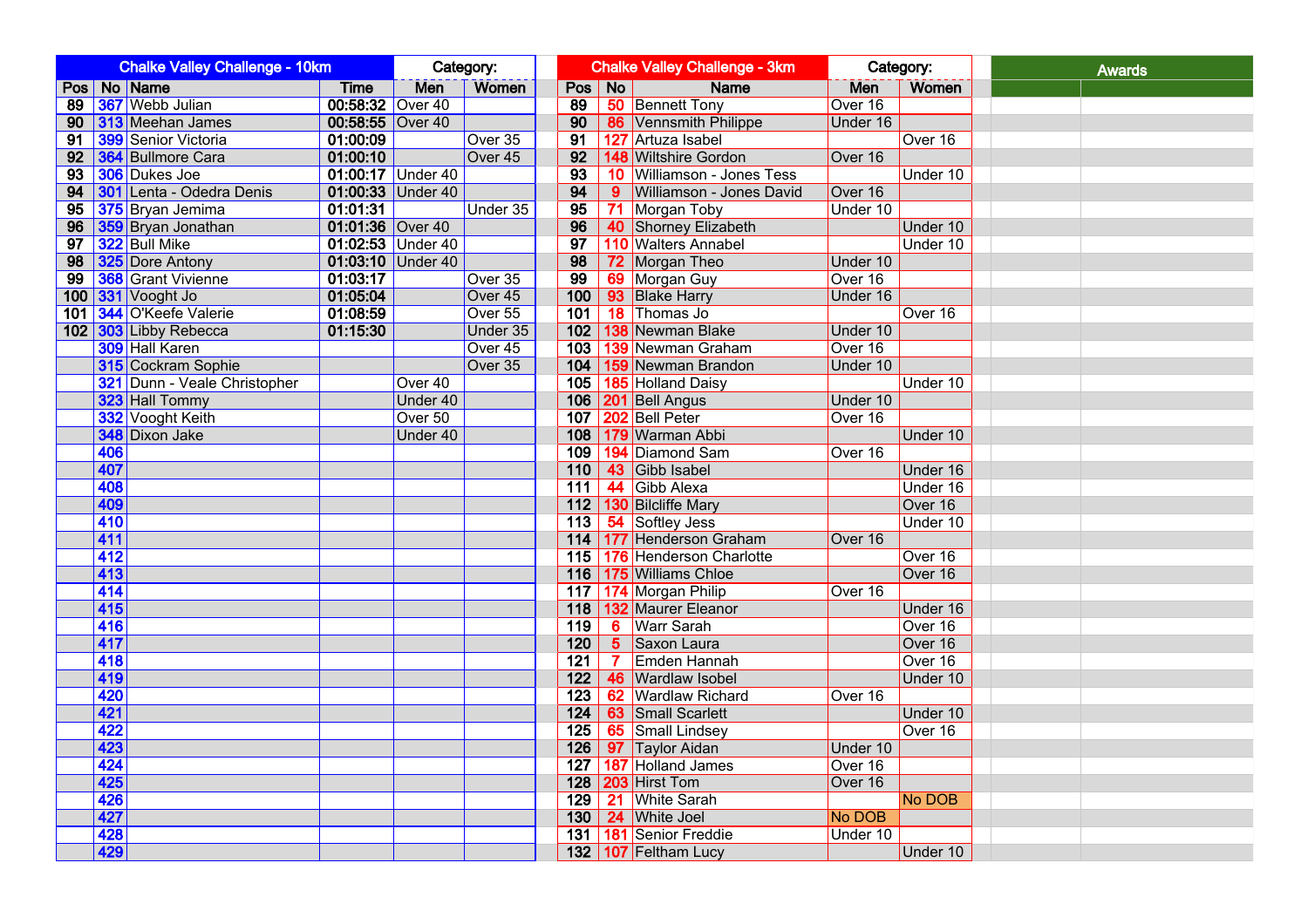| <b>Chalke Valley Challenge - 10km</b> |             |            | Category:    |        | <b>Chalke Valley Challenge - 3km</b> |            | Category: | <b>Awards</b> |
|---------------------------------------|-------------|------------|--------------|--------|--------------------------------------|------------|-----------|---------------|
| Pos No Name                           | <b>Time</b> | <b>Men</b> | <b>Women</b> | Pos No | <b>Name</b>                          | <b>Men</b> | Women     |               |
| 430                                   |             |            |              |        | 133 180 Chaloner Fran                |            | Over 16   |               |
| 431                                   |             |            |              |        | 134 217 Smith Mimi                   |            | Under 16  |               |
| 432                                   |             |            |              |        | 135   101   Allen Toby               | Under 10   |           |               |
| 433                                   |             |            |              |        | 136   99   Taylor Ian                | Over 16    |           |               |
| 434                                   |             |            |              |        | 137   113   Fenn - Smith Alexandra   |            | Under 10  |               |
| 435                                   |             |            |              |        | 138   117 Fenn - Smith Kaela         |            | Over 16   |               |
| 436                                   |             |            |              |        | 139   118   Flint Emma               |            | Over 16   |               |
| 437                                   |             |            |              |        | 140   106   Feltham James            | Over 16    |           |               |
| 438                                   |             |            |              |        | 141 48 Drummond Bridget              |            | Over 16   |               |
| 439                                   |             |            |              |        | 142 14 Booth Daisy                   |            | Under 10  |               |
| 440                                   |             |            |              |        | 143 123 Booth Sam                    | Over 16    |           |               |
| 441                                   |             |            |              |        | 144   68   Wise Jane                 |            | Over 16   |               |
| 442                                   |             |            |              |        | 145   165   Wise Jessica             |            | Under 16  |               |
| 443                                   |             |            |              |        | 146 218 Robinson Sarah               |            | Under 16  |               |
| 444                                   |             |            |              |        | 147 219 Robinson Roger               | Over 16    |           |               |
| 445                                   |             |            |              |        | 148 76 Hammond Julia                 |            | Over 16   |               |
| 446                                   |             |            |              |        | 149 73 Morgan Henrietta              |            | Under 10  |               |
| 447                                   |             |            |              |        | 150 70 Morgan Susie                  |            | Over 16   |               |
| 448                                   |             |            |              |        | 151 53 Softley Ian                   | Over 16    |           |               |
| 449                                   |             |            |              | 152    | 1 Selley Kit                         | Under 10   |           |               |
| 450                                   |             |            |              |        | 153 158 Tongs Lauren                 |            | Under 10  |               |
| 451                                   |             |            |              |        | 154   153 Crosse Eliza               |            | Over 16   |               |
| 452                                   |             |            |              |        | 155   184 Marden Izzy                |            | Over 16   |               |
| 453                                   |             |            |              |        | 156   116   Flint Chloe              |            | Over 16   |               |
| 454                                   |             |            |              |        | 157 112 Fenn - Smith Maia            |            | Under 10  |               |
| 455                                   |             |            |              |        | 158 152 Butcher Archie               | Under 10   |           |               |
| 456                                   |             |            |              |        | 159   58   Butcher Alex              | Under 10   |           |               |
| 457                                   |             |            |              |        | 160   47   Wardlaw Molly             |            | Under 10  |               |
| 458                                   |             |            |              |        | 161   45   Wardlaw Judith            |            | Over 16   |               |
| 459                                   |             |            |              |        | 162   100 Allen Cerys                |            | Under 10  |               |
| 460                                   |             |            |              |        | 163 98 Taylor Zach                   | Under 10   |           |               |
| 461                                   |             |            |              |        | 164   96   Allen Kate                |            | Over 16   |               |
| 462                                   |             |            |              |        | 165   27   Boyington Lily            |            | Under 10  |               |
| 463                                   |             |            |              |        | 166   94   Burton Sophie             |            | Under 10  |               |
| 464                                   |             |            |              |        | 167 37 Hughes - Jones Suki           |            | Under 10  |               |
| 465                                   |             |            |              |        | 168 38 Hughes - Jones Sarah          |            | Over 16   |               |
| 466                                   |             |            |              |        | 169   133 Dunton Millie              |            | Under 16  |               |
| 467                                   |             |            |              |        | 170   151   Barclay Francesca        |            | Over 16   |               |
| 468                                   |             |            |              |        | 171 170 Barclay Donna                |            | Over 16   |               |
| 469                                   |             |            |              |        | 172   169 Craig Fraser               | Under 10   |           |               |
| 470                                   |             |            |              |        | 173   28   Boyington Evie            |            | Under 10  |               |
| 471                                   |             |            |              |        | 174 26 Boyington Claire              |            | Over 16   |               |
| 472                                   |             |            |              |        | 175   104   Trott Ellen              |            | Over 16   |               |
| 473                                   |             |            |              |        | 176   102 Price George               | Under 10   |           |               |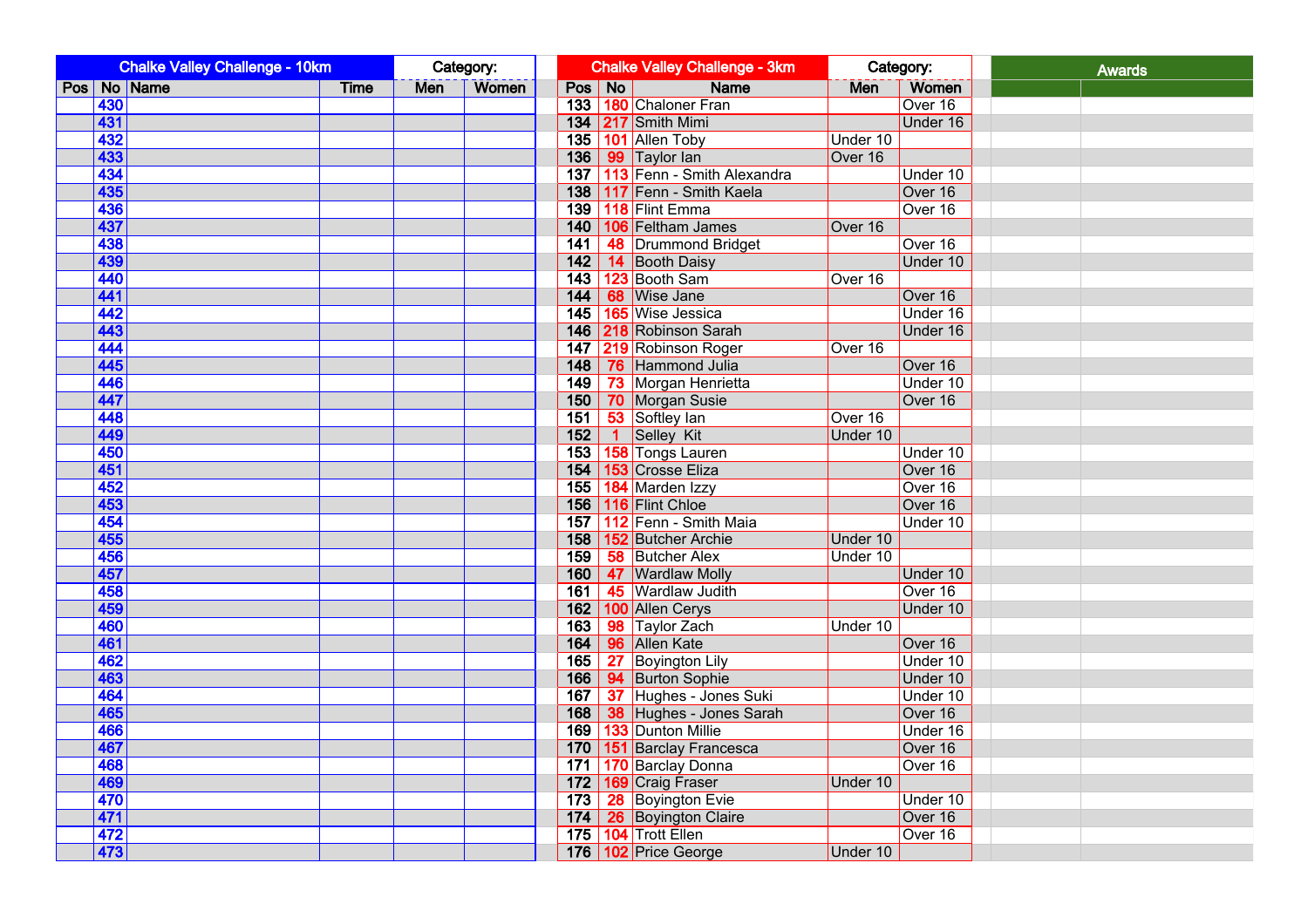|     | <b>Chalke Valley Challenge - 10km</b> |             |     | Category:    |        |                  | <b>Chalke Valley Challenge - 3km</b> |          | Category: | <b>Awards</b> |
|-----|---------------------------------------|-------------|-----|--------------|--------|------------------|--------------------------------------|----------|-----------|---------------|
|     | Pos No Name                           | <b>Time</b> | Men | <b>Women</b> | Pos No |                  | <b>Name</b>                          | Men      | Women     |               |
| 474 |                                       |             |     |              |        |                  | 177 39 Shorney Georgina              |          | Over 16   |               |
| 475 |                                       |             |     |              |        |                  | 178   135   Dunton Lulu              |          | Under 10  |               |
| 476 |                                       |             |     |              |        |                  | 179 198 Griffiths Megan              |          | Under 10  |               |
| 477 |                                       |             |     |              |        |                  | 180   168 Craig Fergus               | Under 10 |           |               |
| 478 |                                       |             |     |              |        |                  | 181 166 Verdin James??               | Under 10 |           |               |
| 479 |                                       |             |     |              |        |                  | 182   167 Verdin Stuart              | Over 16  |           |               |
| 480 |                                       |             |     |              |        |                  | 183   204   Dineley Thady            | Under 16 |           |               |
| 481 |                                       |             |     |              |        |                  | 184 220 Dineley Perrin               | Over 16  |           |               |
| 482 |                                       |             |     |              |        |                  | 185 105 Price Kay                    |          | Over 16   |               |
| 483 |                                       |             |     |              |        |                  | 186 103 Price Jake                   | Under 10 |           |               |
| 484 |                                       |             |     |              |        |                  | 187 92 Cave - Gibbs Finlay           | Under 10 |           |               |
| 485 |                                       |             |     |              |        |                  | 188   90   Cave - Gibbs Poppy        |          | Under 10  |               |
| 486 |                                       |             |     |              |        |                  | 189 197 Guy Daryl                    | Over 16  |           |               |
| 487 |                                       |             |     |              |        |                  | 190   200 Harris Becky               |          | Over 16   |               |
| 488 |                                       |             |     |              |        |                  | 191   183 Griffiths Ben              | Under 16 |           |               |
| 489 |                                       |             |     |              |        |                  | 192 182 Griffiths Amanda             |          | Over 16   |               |
| 490 |                                       |             |     |              |        |                  | 193 178 Griffiths Ivo                | Under 16 |           |               |
| 491 |                                       |             |     |              |        |                  | 2 Selley Christopher                 | Over 16  |           |               |
| 492 |                                       |             |     |              |        |                  | <b>3</b> Selley Jasmine              |          | Under 10  |               |
| 493 |                                       |             |     |              |        |                  | 4 Butler Leanne                      |          | Over 16   |               |
| 494 |                                       |             |     |              |        |                  | 11 Hobbs William                     | Over 16  |           |               |
| 495 |                                       |             |     |              |        |                  | 13 Hobbs Humphrey                    | Under 10 |           |               |
| 496 |                                       |             |     |              |        |                  | 17 Thomas Sophie                     |          | Under 10  |               |
| 497 |                                       |             |     |              |        |                  | 22 White Brian                       | No DOB   |           |               |
| 498 |                                       |             |     |              |        |                  | 23 White Max                         | No DOB   |           |               |
| 499 |                                       |             |     |              |        |                  | 25 Warman Abigail                    |          | Under 10  |               |
| 500 |                                       |             |     |              |        |                  | 29 Robinson Albert                   | Under 10 |           |               |
| 501 |                                       |             |     |              |        |                  | <b>30 Robinson David</b>             | Over 16  |           |               |
|     |                                       |             |     |              |        |                  | <b>31 Robinson Elaine</b>            |          | Over 16   |               |
|     |                                       |             |     |              |        |                  | 74 Morgan Rupert                     | Under 10 |           |               |
|     |                                       |             |     |              |        |                  | <b>88 Temblett Willis</b>            |          | Under 10  |               |
|     |                                       |             |     |              |        |                  | 89 Cave - Gibbs Tim                  | Over 16  |           |               |
|     |                                       |             |     |              |        |                  | 91 Cave - Gibbs Jane                 |          | Over 16   |               |
|     |                                       |             |     |              |        |                  | 95 Dunton Samantha                   |          | Over 16   |               |
|     |                                       |             |     |              |        |                  | 125 Way Daniel                       | Under 16 |           |               |
|     |                                       |             |     |              |        |                  | 193 Harris Ann                       |          | Over 16   |               |
|     |                                       |             |     |              |        |                  | 205 Blake Matt                       | Over 16  |           |               |
|     |                                       |             |     |              |        |                  | 207 Philips Lucinda                  |          | Over 16   |               |
|     |                                       |             |     |              |        |                  | 208 James Russel                     | Over 16  |           |               |
|     |                                       |             |     |              |        |                  | 210 Sharpless Catherine              |          | No DOB    |               |
|     |                                       |             |     |              |        | 211              |                                      |          |           |               |
|     |                                       |             |     |              |        | $\overline{212}$ |                                      |          |           |               |
|     |                                       |             |     |              |        | $\overline{213}$ |                                      |          |           |               |
|     |                                       |             |     |              |        | 214              |                                      |          |           |               |